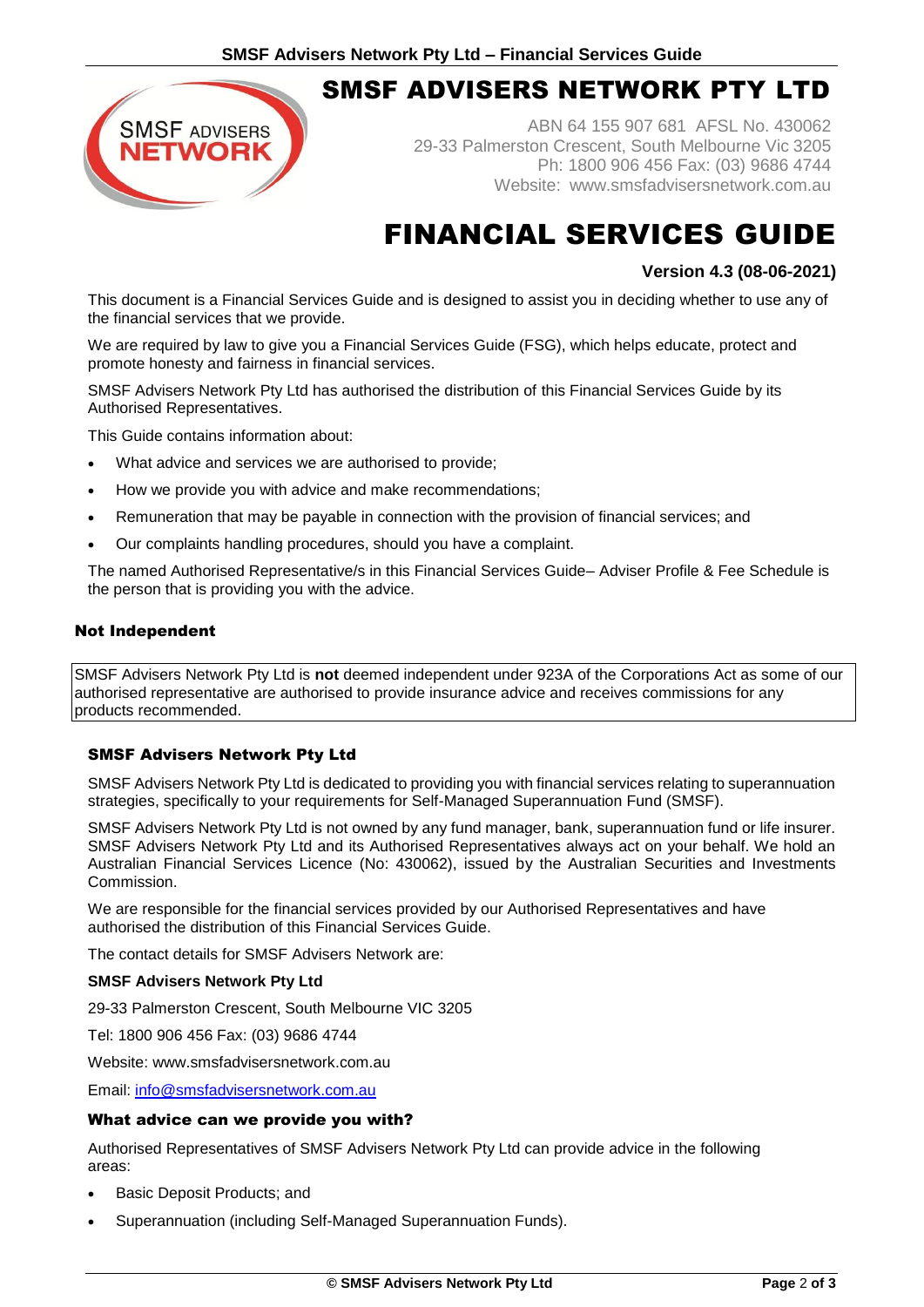### How can you provide us with instructions about your superannuation needs?

You can generally provide us with instructions in a variety of methods including face to face, in writing, by telephone, fax, electronically (e.g. email) or other agreed means. If applicable, we will inform you which instructions must be provided to us in writing.

## The Planning Process

SMSF Advisers Network Pty Ltd requires that all Representatives must follow a process when meeting and advising customers of the services we offer. This process is summarised in 6 steps:

- Step 1: Introduce the advice process;
- Step 2: Identify your current situation and objectives;
- Step 3: Determine and document strategy;
- Step 4: Present and proceed with advice;
- Step 5: Manage the implementation process; and
- Step 6: Review ongoing recommendations.

# Statement of Advice (SOA)

When you are provided with advice that takes into account your personal circumstances, you will receive a Statement of Advice (SOA). The SOA sets out the advice given to you, including any recommendations about specific financial products and the basis on which those recommendations are made.

The SOA will provide information on the amount of any commissions and other fees payable in respect of financial products recommended to you in connection with this advice.

If you require further advice, this may be provided to you either verbally or in writing. An advice document will be in the form of a Statement of Advice (SoA). Should you require additional copies of your advice documents, you may ask your Adviser to provide this to you any time within 7 years from the latest date advice was provided.

#### Fees and Remuneration

Your Authorised Representative is a professional adviser who receives payment for the advice and services they provide. These payments are used to fund the cost of such things as:

- Ongoing education and development for the adviser;
- Running a business, including office rental, phone/fax, internet, stationery etc; and
- Providing an income for the adviser.

Your adviser will receive remuneration by charging you a fee for service. These fees are outlined in the attached FSG Part 2 - Adviser Profile & Fee Schedule.

### Associations and Relationships

SMSF Advisers Network Pty Ltd is a member of the Association of Independently Owned Financial Professionals. As a member of this organisation, SMSF Advisers Network Pty Ltd is required to adhere to their standards of practice.

SMSF Advisers Network Pty Ltd is also a fully owned subsidiary of the National Tax & Accountants' Association (NTAA). The NTAA has been a leading provider of education for accountants for over 20 years, delivering specialist knowledge in taxation issues and Self-Managed Superannuation Funds.

In addition, SMSF Advisers Network Pty Ltd and its Authorised Representatives maintain registers for any alternative remuneration received (also commonly known as 'Soft Dollar Benefits'), where such remuneration is material. These registers are referred to as the 'Alternative Remuneration Register' and they record details of the alternative forms of remuneration received. These registers are publicly available upon request.